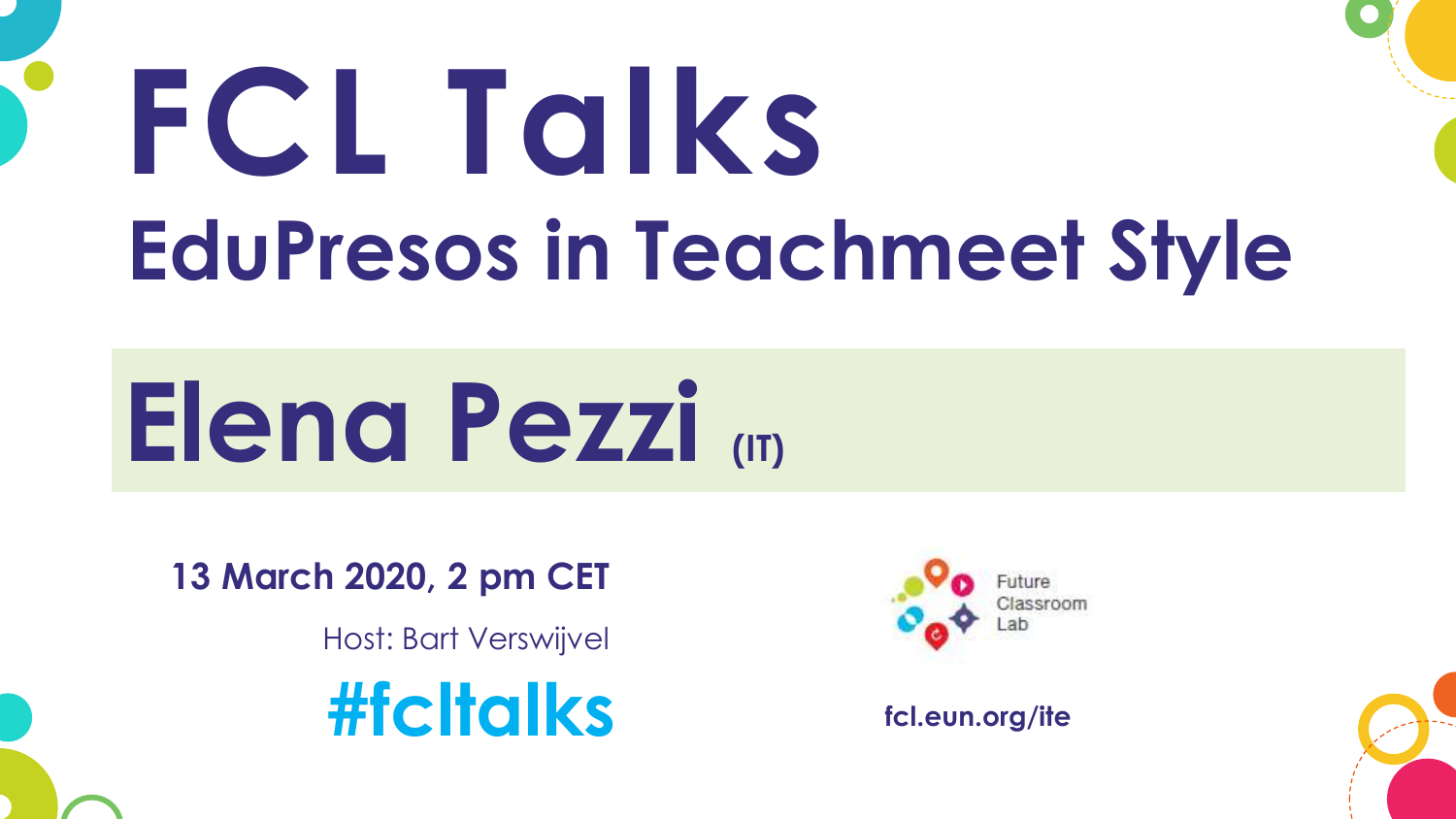# #FCLtalks

#### Online EduPresos in Teachmeet style



## **SEG-Pilot: Let's MOOC together!**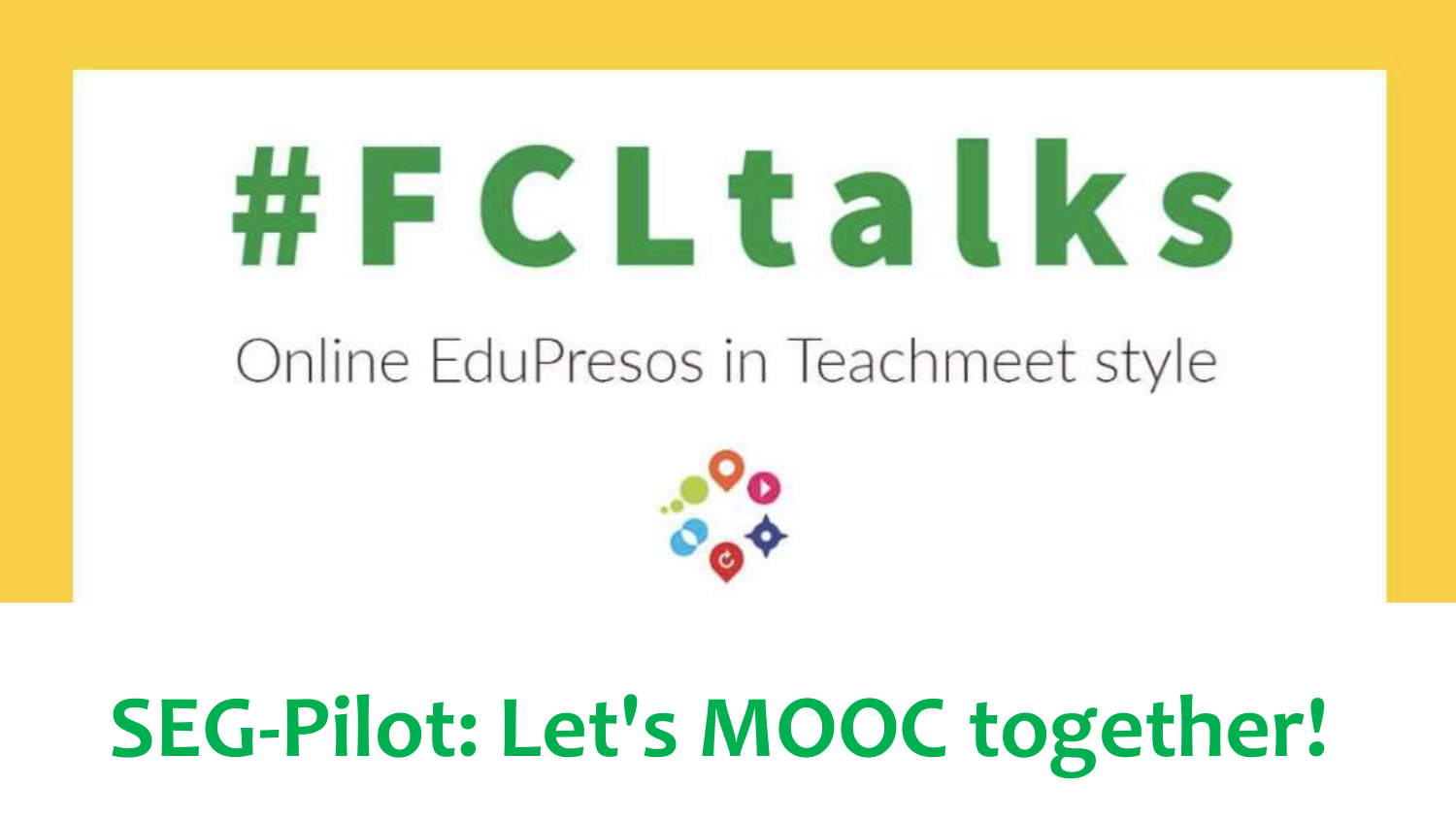#### New perspectives for MOOCs

## **SEG-Pilot: Let's MOOC together!**

Elena Pezzi 13 March 2020



Elena Pezzi - *SEG-Pilot: Let's MOOC together* is licensed under a Creative Commons Attribution - [ShareAlike 4.0 International License](https://creativecommons.org/licenses/by-sa/4.0/).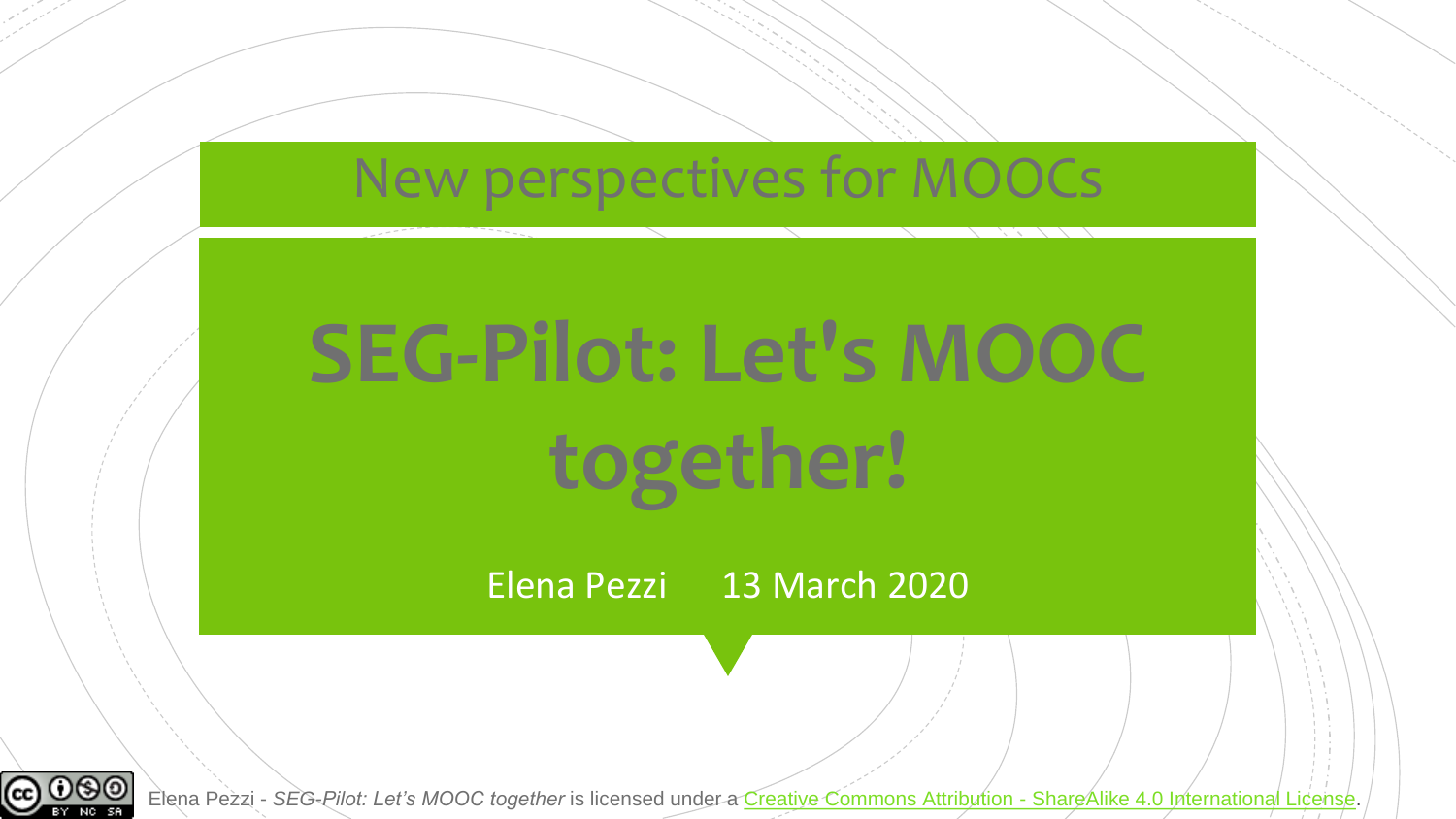#### From there ...

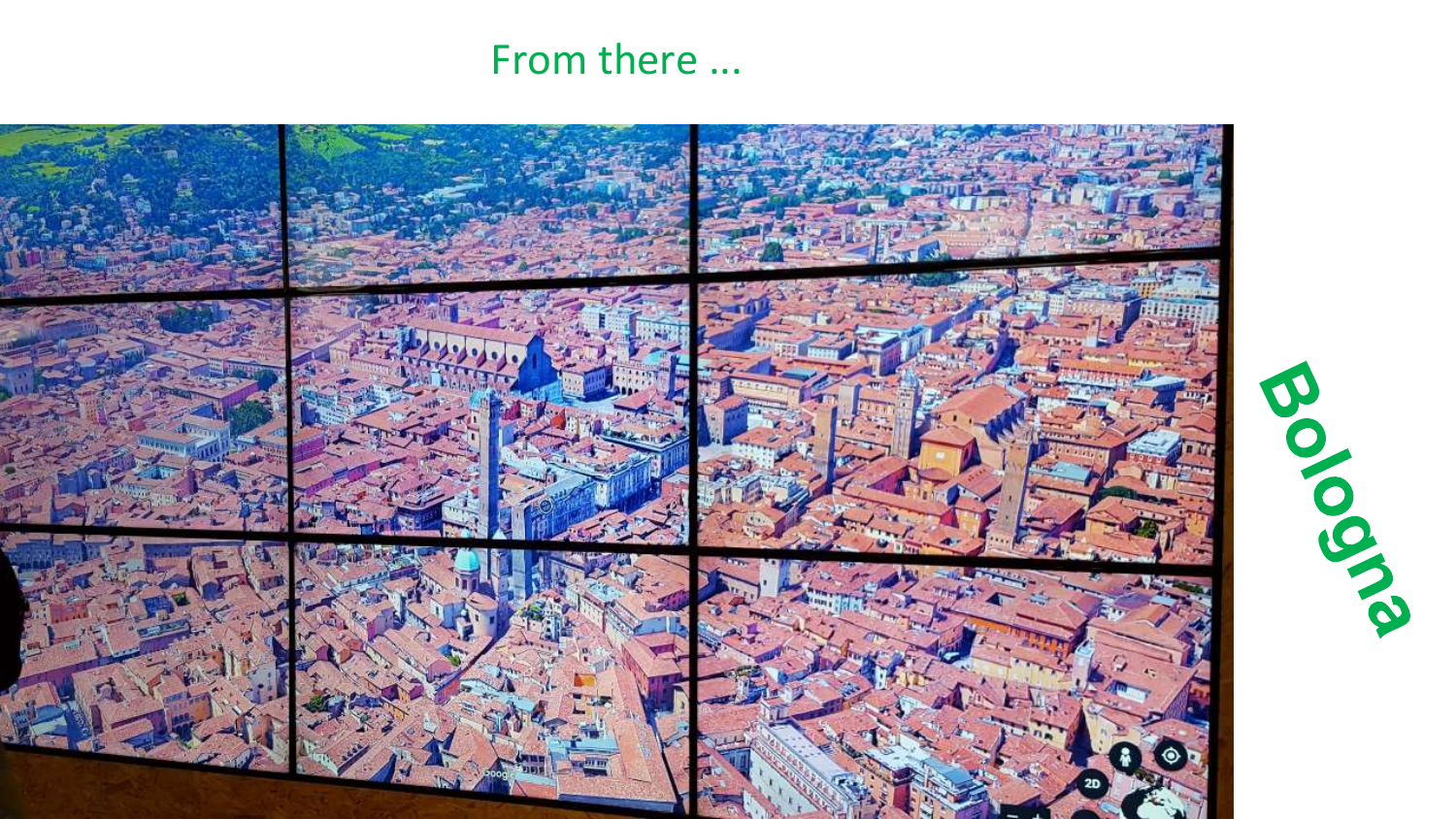

Ministero dell'Istruzione, dell'Università e della Ricerca Ufficio Scolastico Regionale per l'Emilia-Romagna



#### **SERVIZIO MARCONI TSI**

Tecnologie della Società dell'Informazione

Ufficio Scolastico Regionale and Liceo Laura Bassi Elena Pezzi

My professional context and [myself:](https://sites.google.com/laurabassi.istruzioneer.it/sbcs/home?authuser=0)

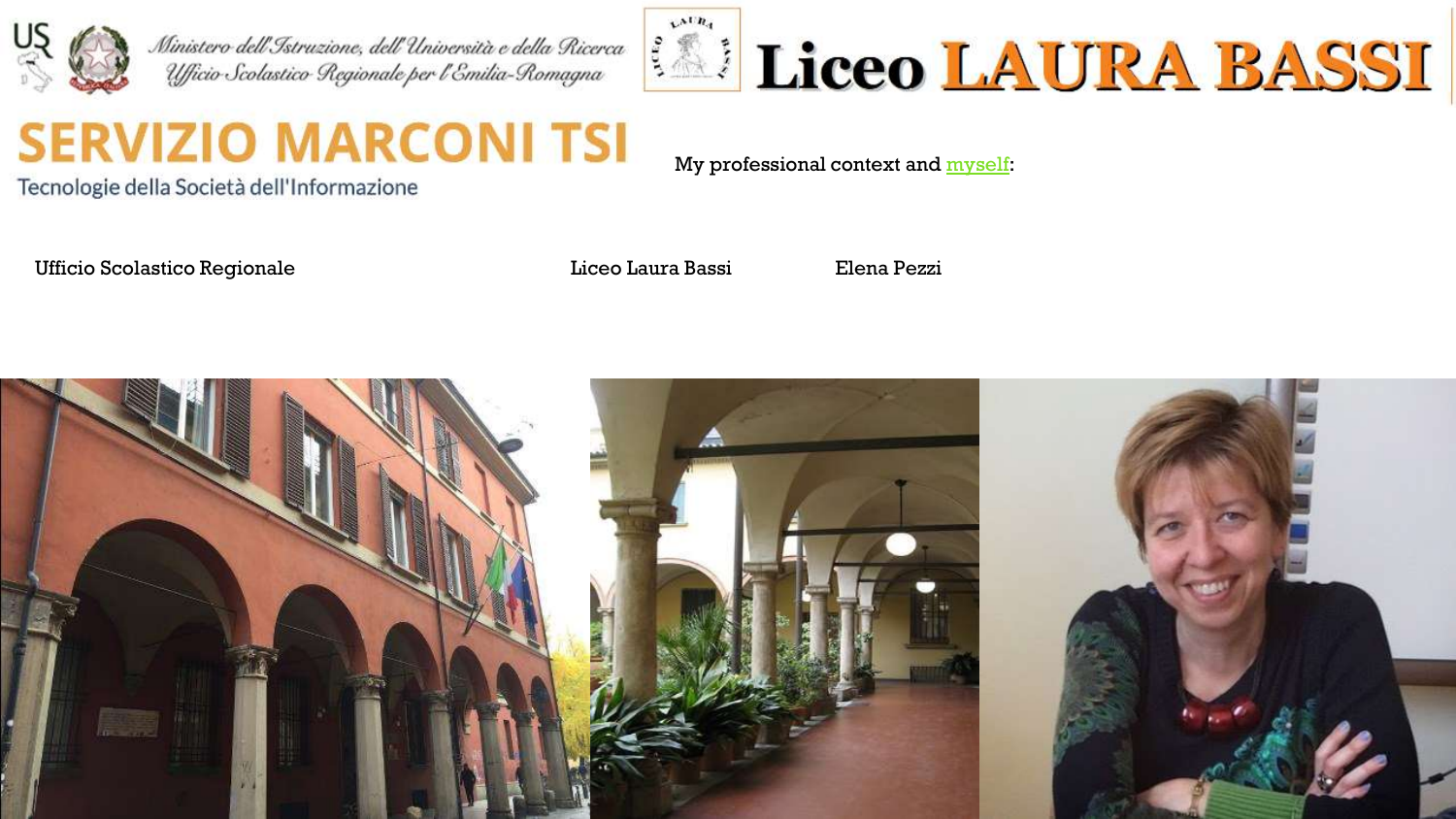### But if you don't have the chance to be here or there or somewhere ...

...and you want to keep on learning ...

#### **SchoolEducationGateway**

Europe's online platform for school education

**ERASMUS+ OPPORTUNITIES RESOURCES TEACHER ACADEMY** 

Home > Teacher Academy > Course catalogue > Search results

#### **Course catalogue**

The Course Catalogue contains professional development courses designed for school teachers and staff.

Enter topic, sentence, keywords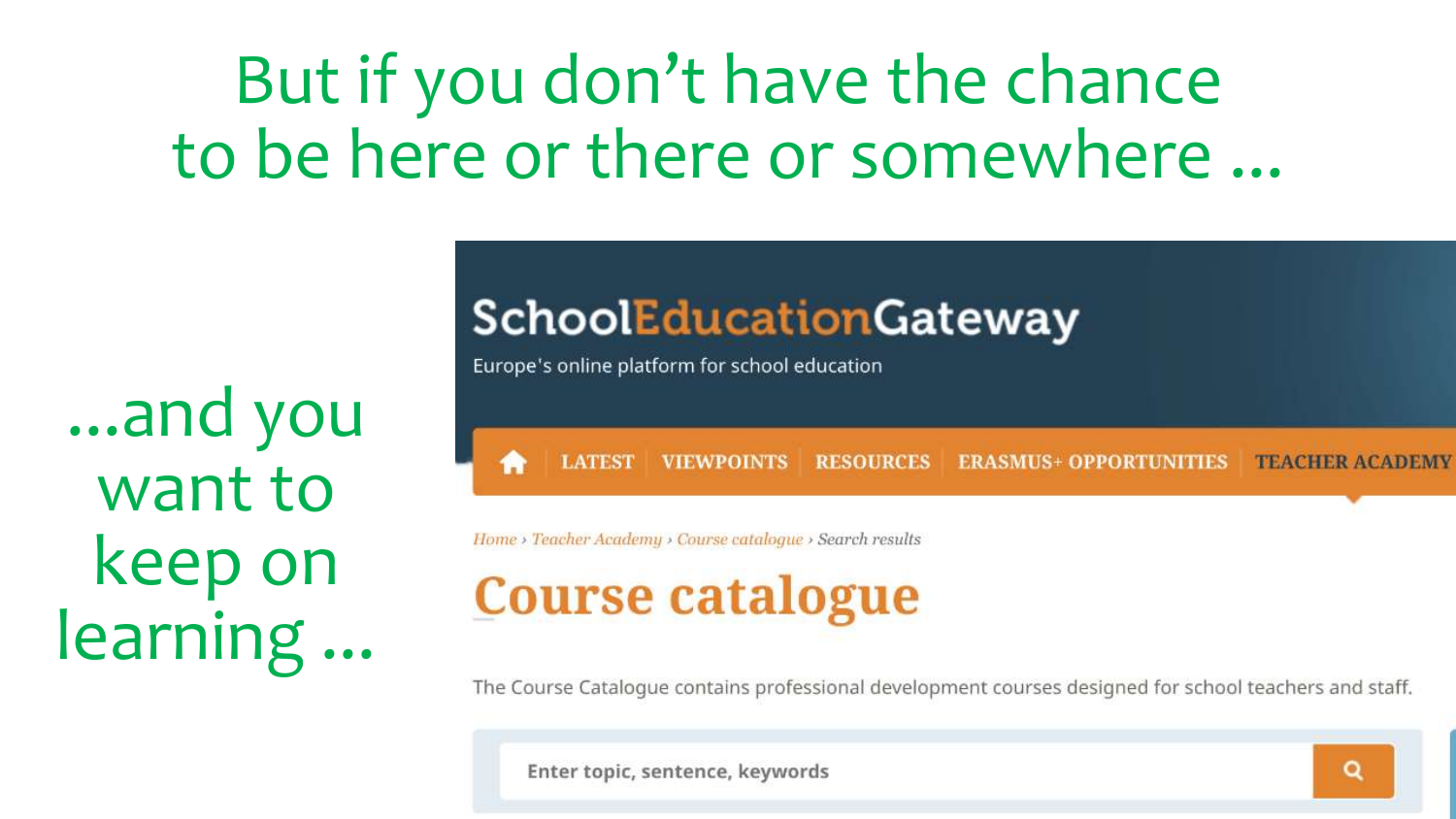Home > Teacher Academy

#### **Teacher Academy Mentoring in Schools**

#### Home | Announcements | Modules | Forum | Course FAQ | Students | My pr

#### **Courses at school and regional level**

**Introducing Project-Based Learning** 

Home | Announcements | Modules | Contact Form | Course FAQ | My prog

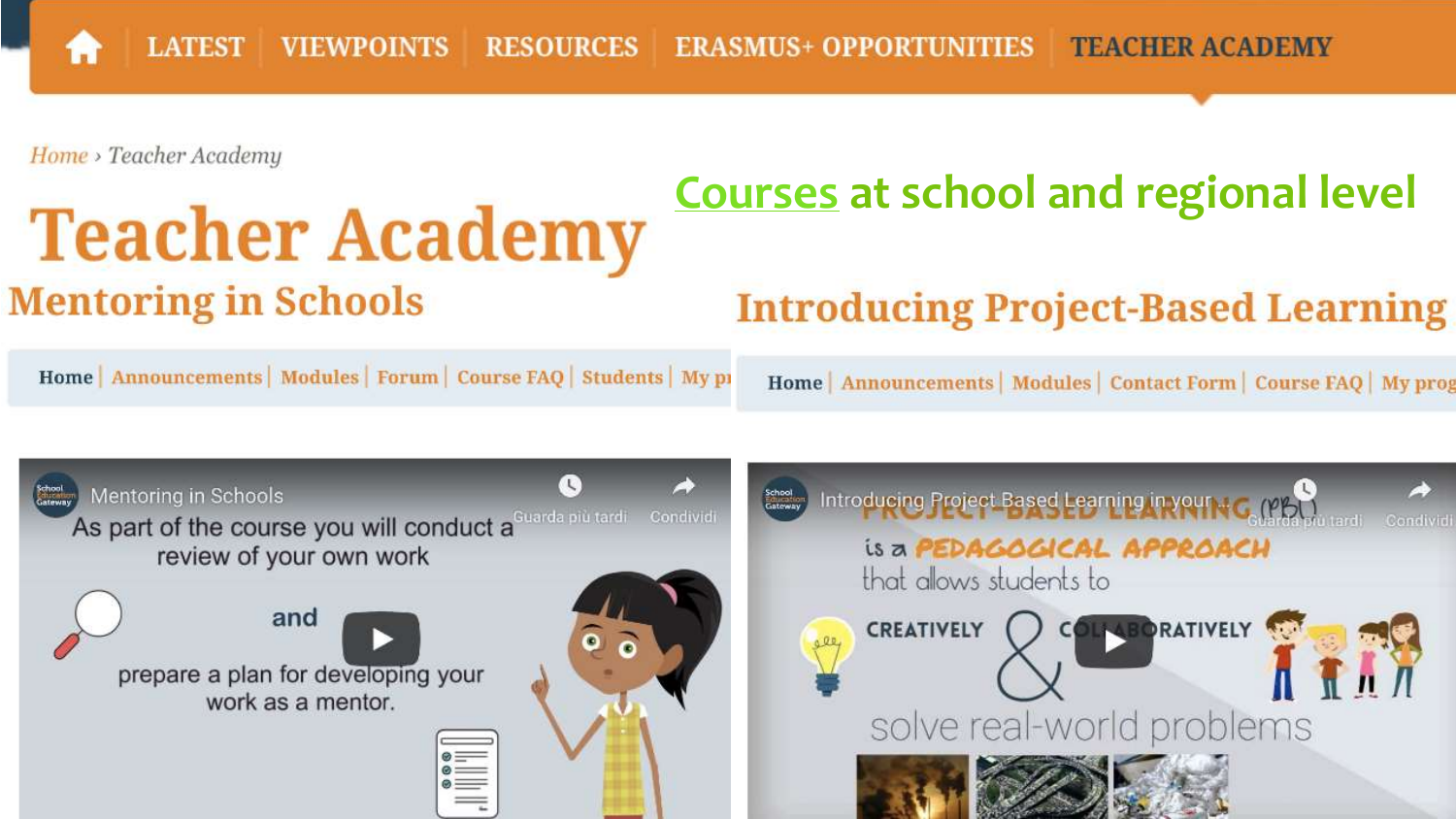The implementation of the [School-Based Case Study at Laura Bassi](https://sites.google.com/laurabassi.istruzioneer.it/sbcs/home/the-course-laura-bassi?authuser=0)

Taking the "Project Based Learning" course **[Introducing Project-Based Learning in your Classroom](https://www.schooleducationgateway.eu/it/pub/teacher_academy/catalogue/detail.cfm?cbmid=10860)**

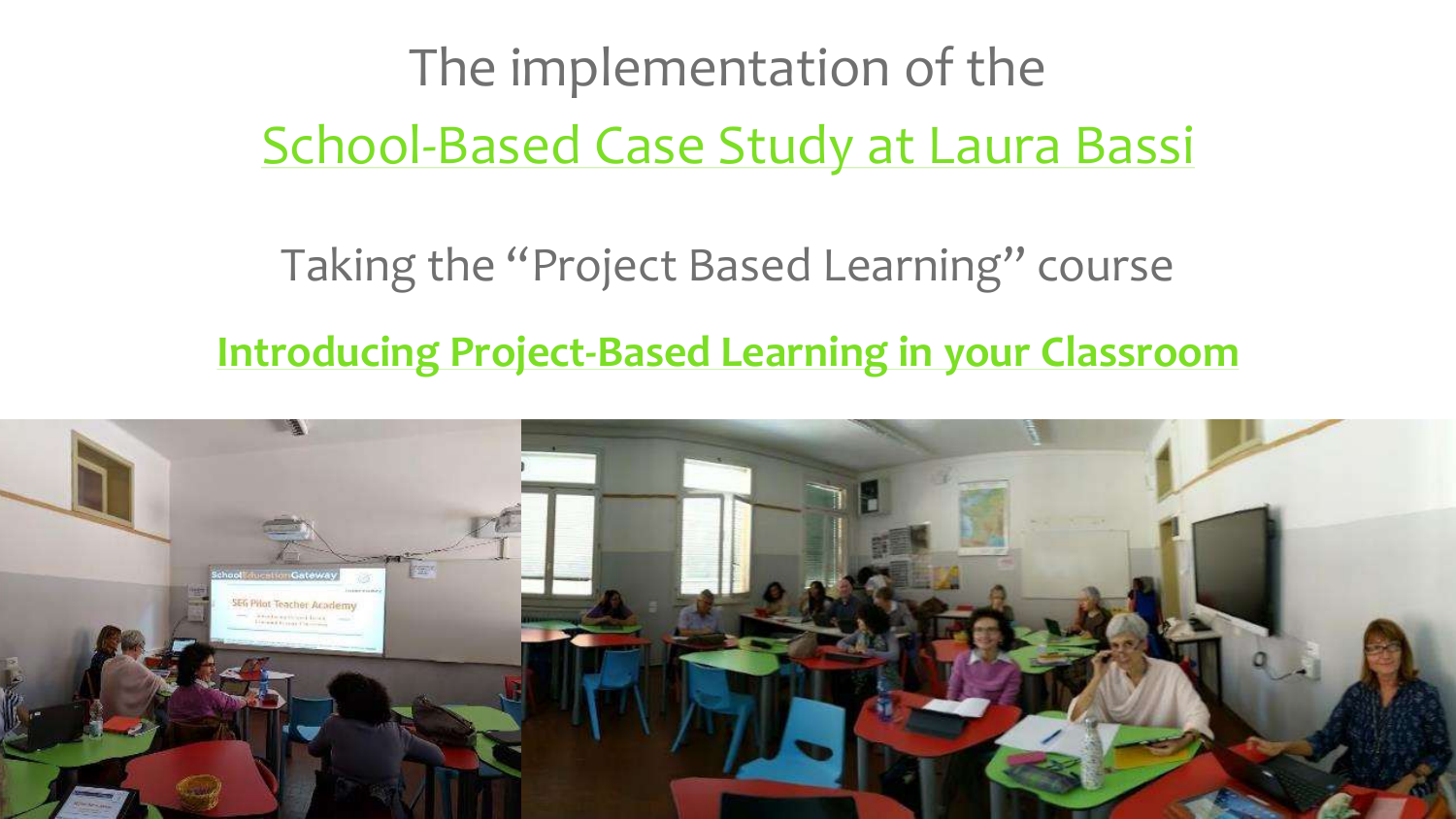The implementation of the [School-Based Case Study at USR-ER](https://sites.google.com/laurabassi.istruzioneer.it/sbcs/home/the-course-usr?authuser=0)

#### Taking the "[Mentoring in Schools](https://academy.schooleducationgateway.eu/web/1626156?utm_medium=internal)" course

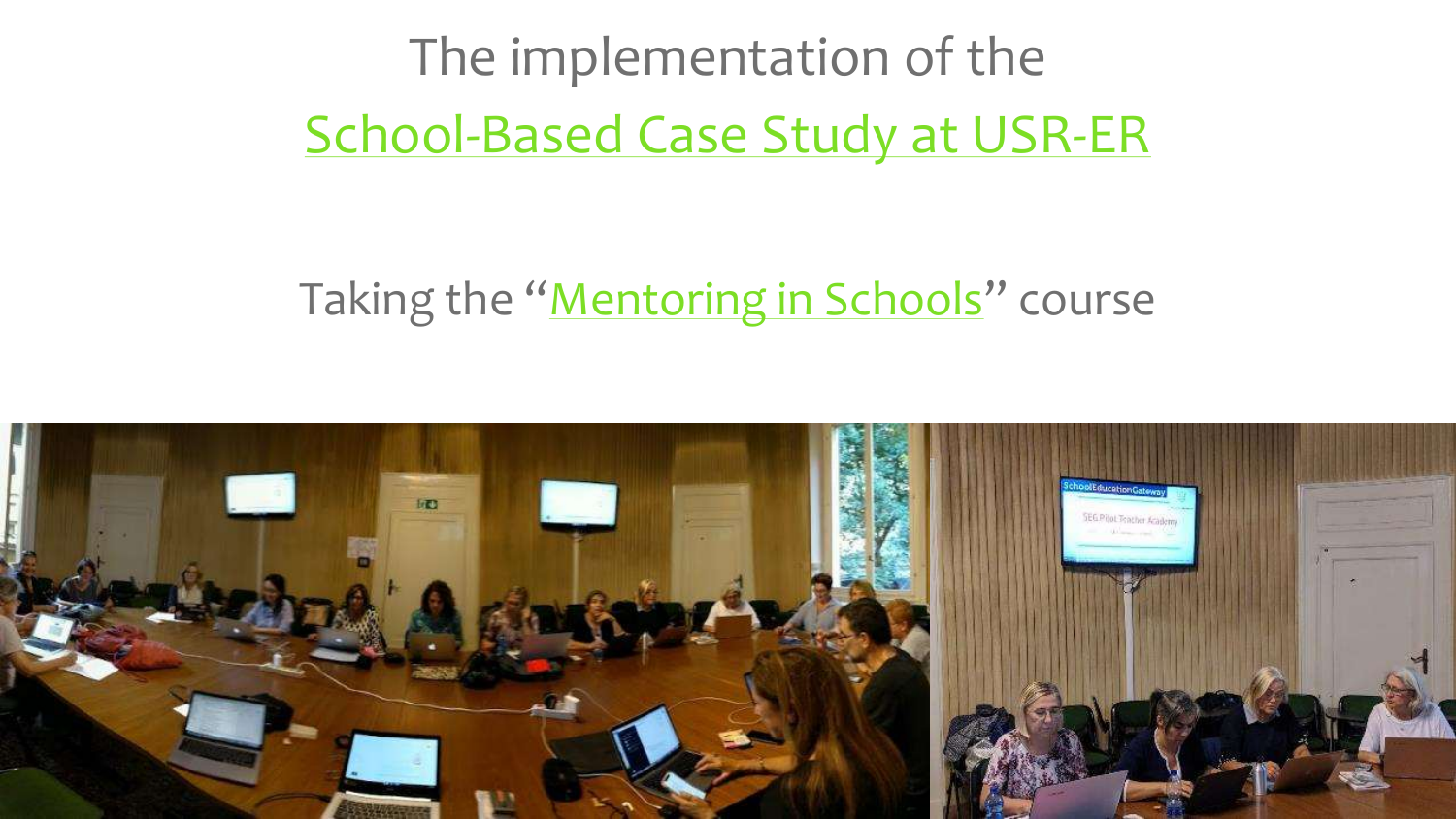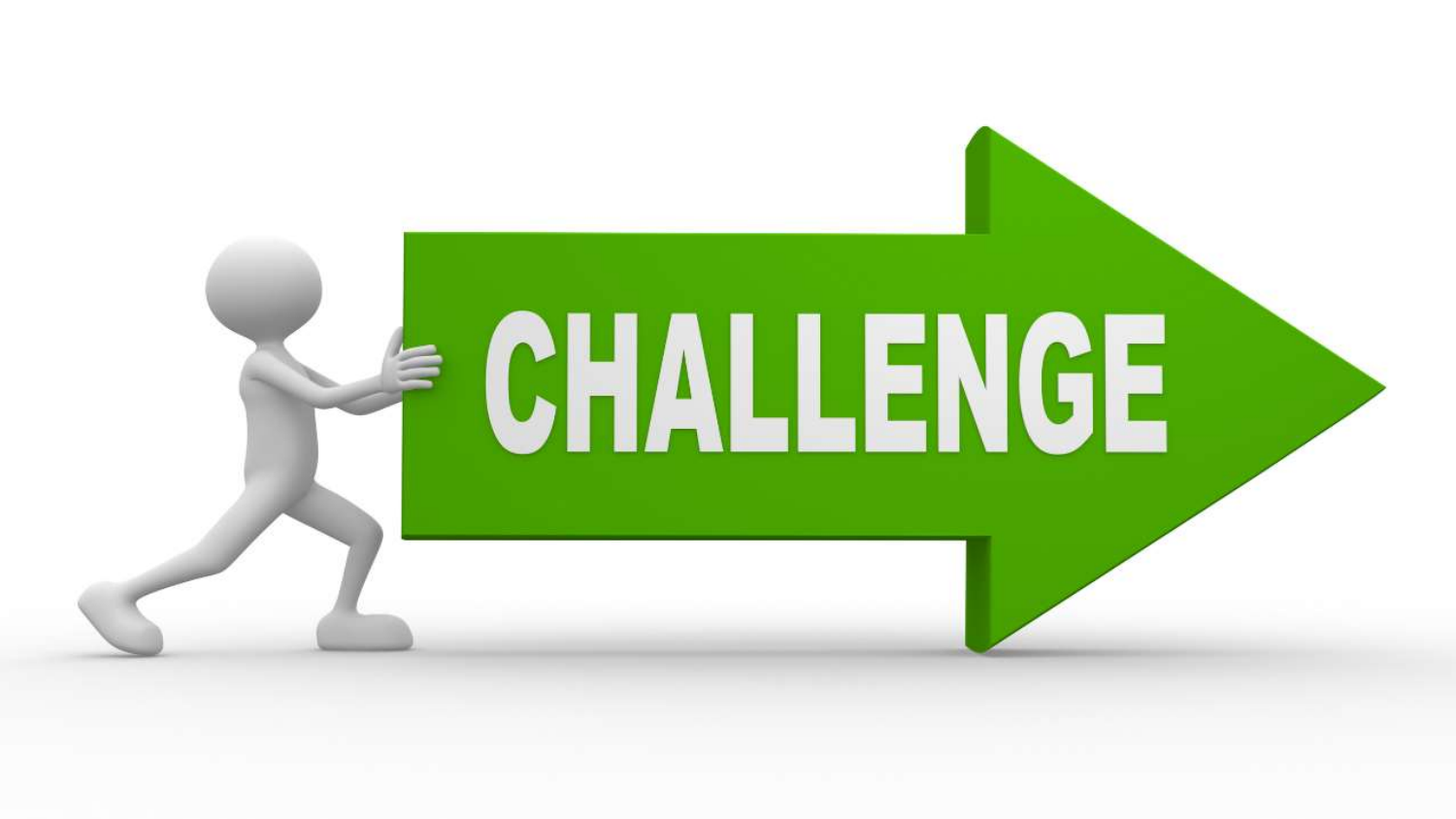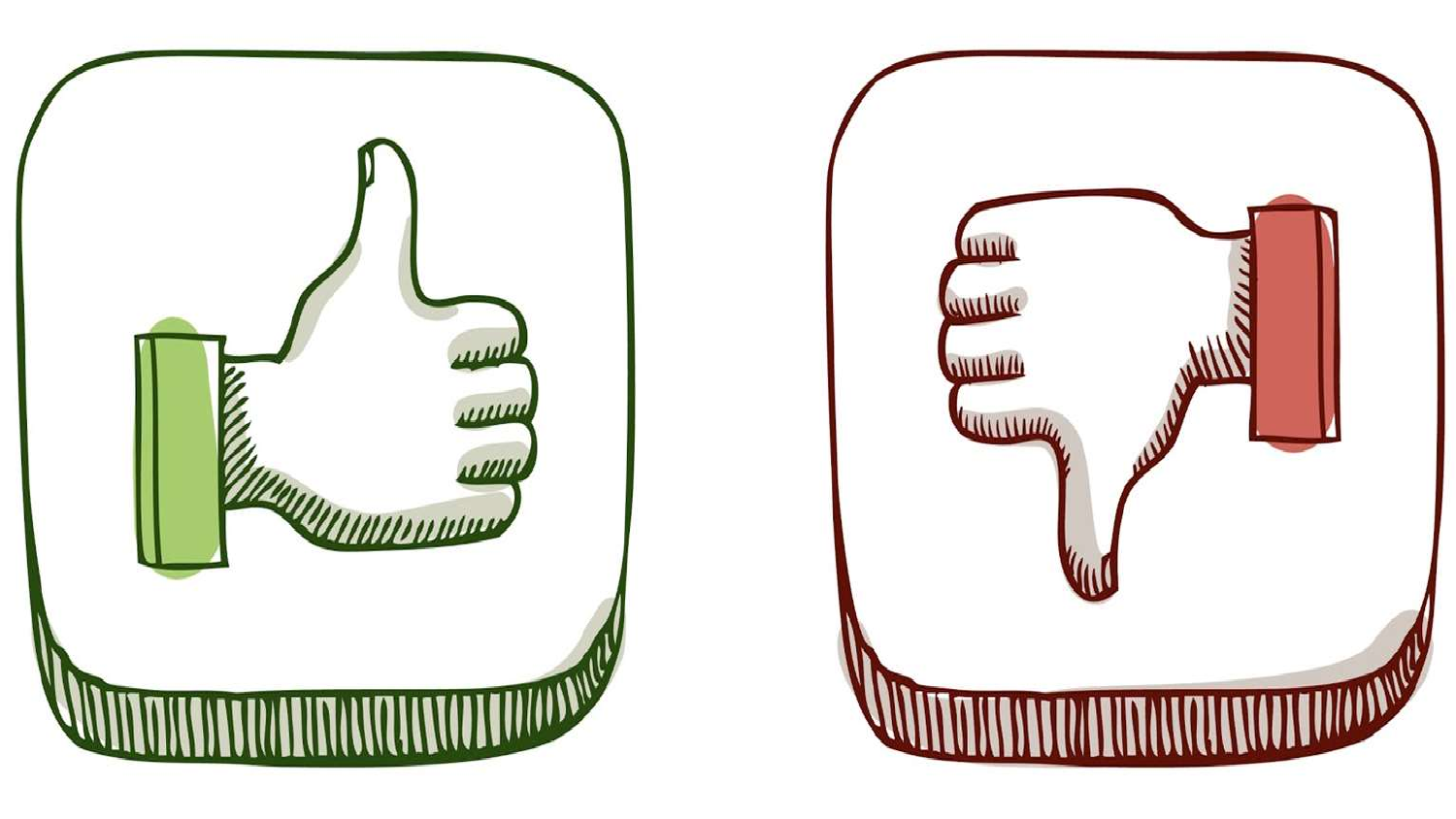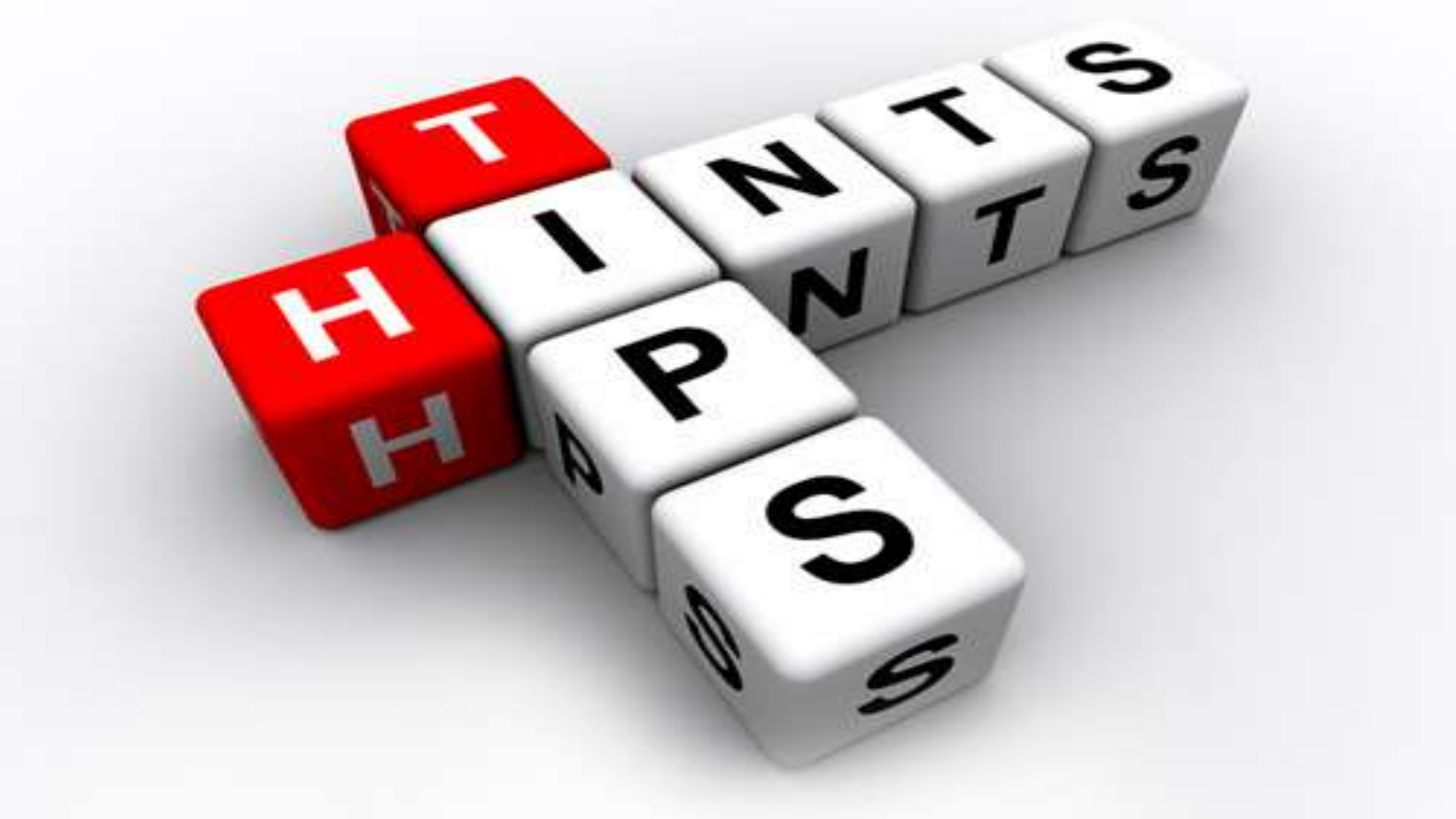### And now ... in CoronaVirus times?



interact with peers, and prepare a lesson plan for use in

#### Let's MOOC together, anyway!



#### Through Google Meet

#### . Understand what formative assessment is

- . Understand why formative assessment can help student learning
- \* Understand how formative assessment can help develop personalised learning

your teaching.

As a participant, you will: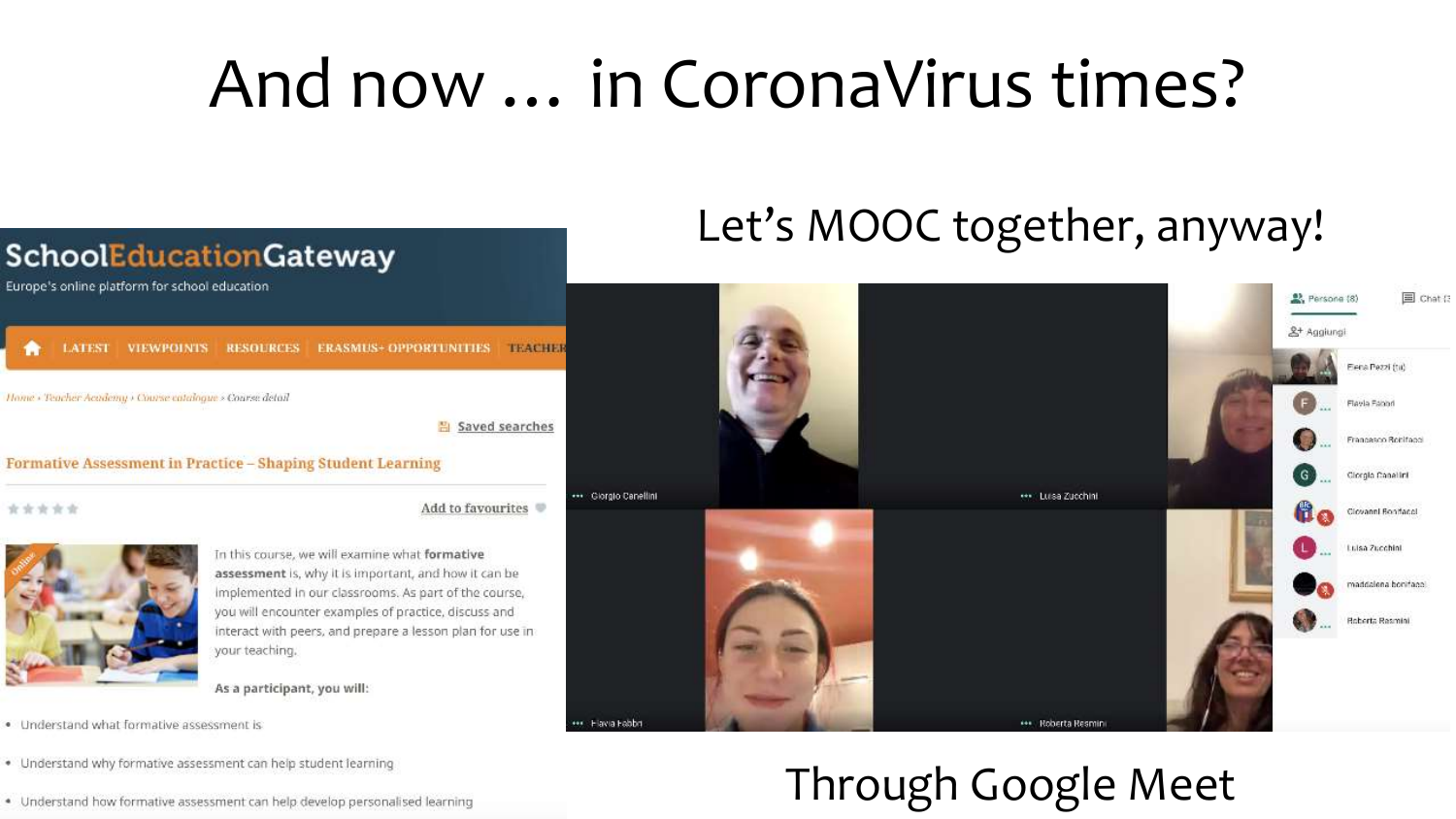

## opportunities challenges benefits and ... recognition!